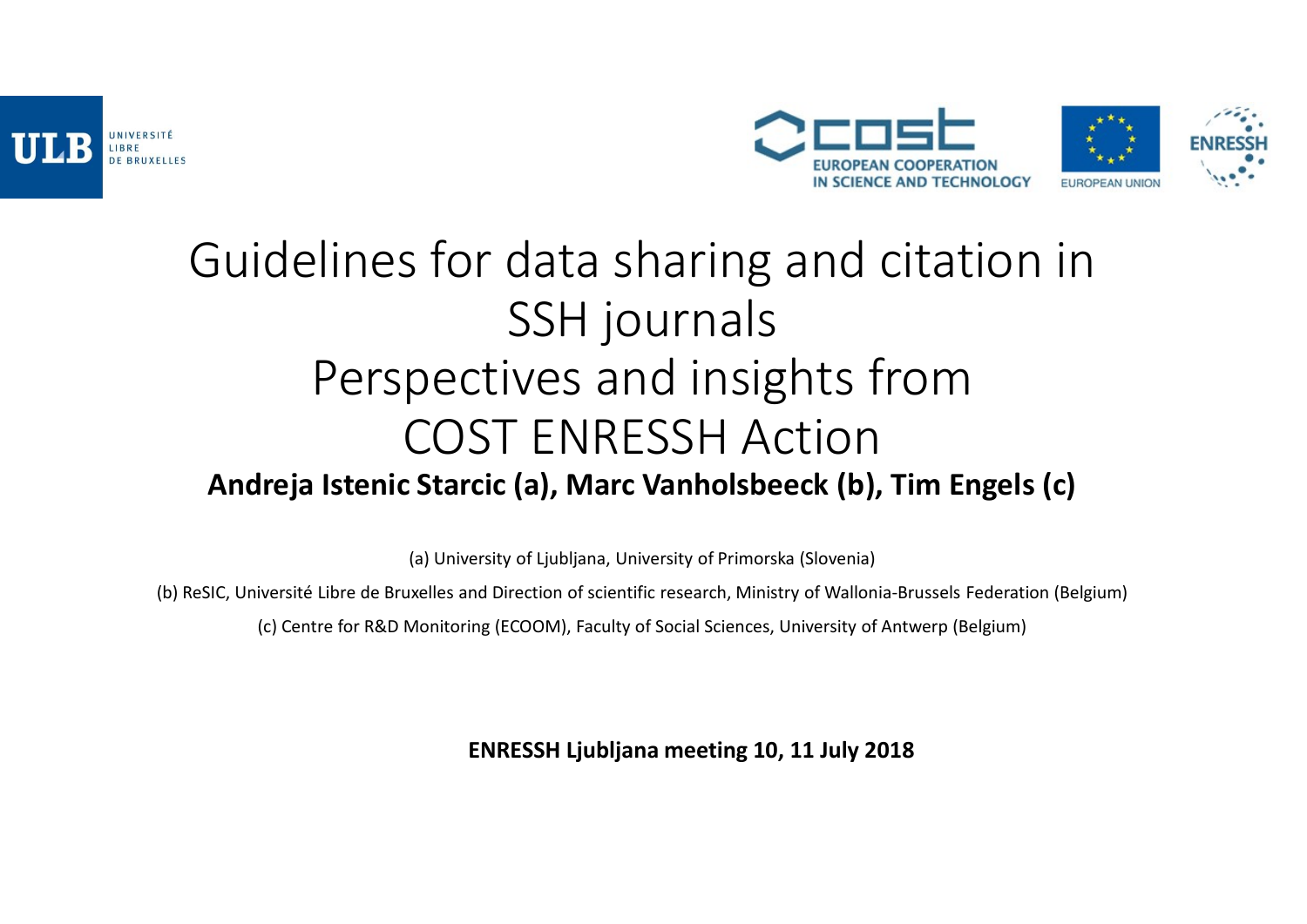

# COST ENRESSH Action COST ENRESSH Action<br>Proposal for a study<br>(1) The content analysis of journals authors guidelir

- (1) The content analysis of journals authors guidelines from Finnish list.
- (2) the content analysis of data sets referenced and cited in the selected journals. The sample includes March issue / the latest issue before April 2022 COST ENRESSH Action<br>
2018 of a study<br>
2019 of a study<br>
2019 of all gournals is of journals authors guidelines from Finnish list.<br>
2018 of all journals in a selected disciplines on the Finish list. A content<br>
2018 of a Proposal for a study<br>
(1) The content analysis of journals authors guidelines from Finnish list.<br>
(2) the content analysis of data sets referenced and cited in the selected<br>
journals. The sample includes March issue / the journal policy and guidelines.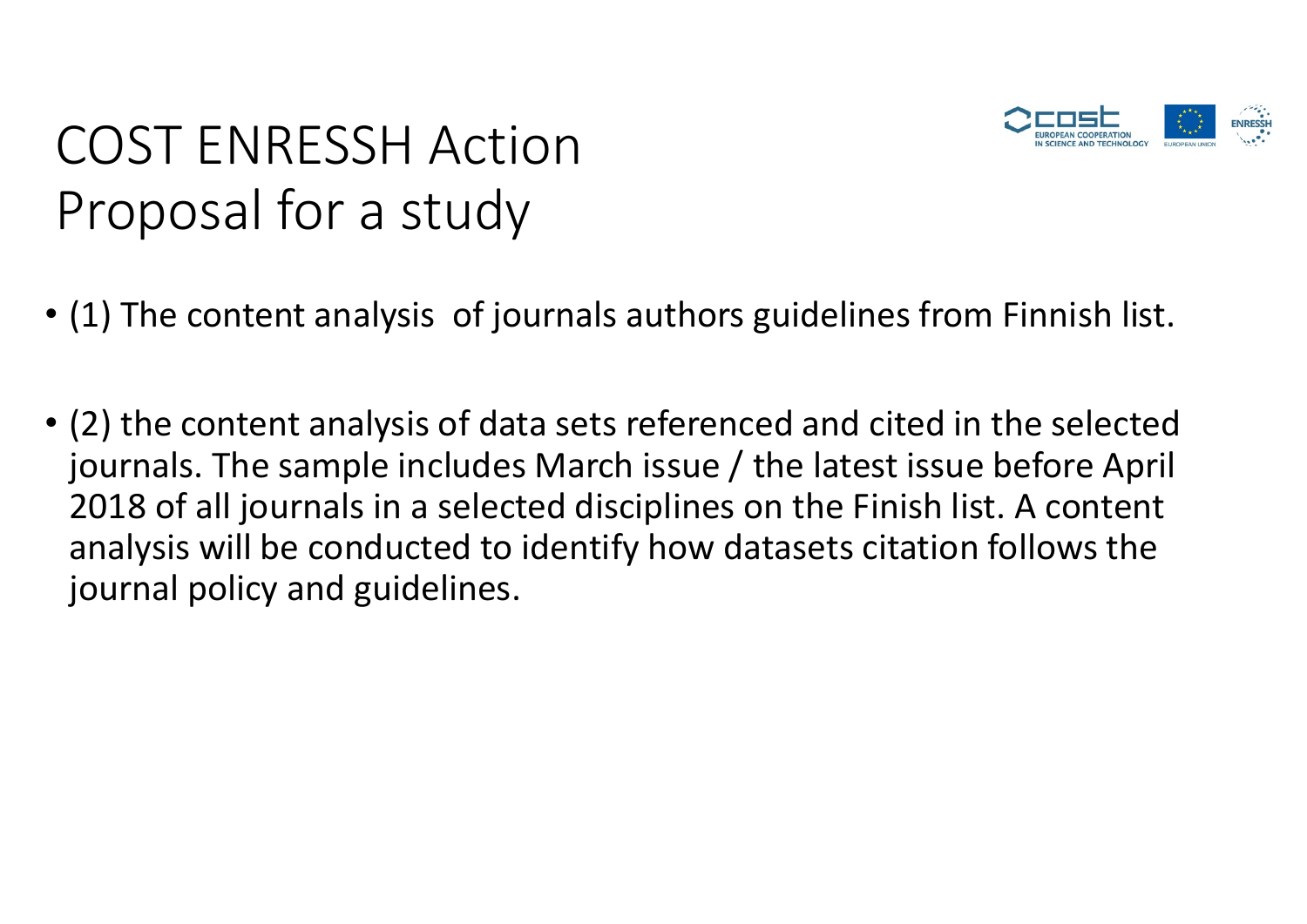

### COST ENRESSH Action COST ENRESSH Action<br>Proposal for a study<br>Improving the understanding of SSH data sha example and the US and the US and the US and the US and the US and the understanding of SSH data sharing an publishing<br>
• Improving the understanding of SSH data sharing an publishing<br>
• History archeology<br>
• History arche COST ENRESSH Action<br>
Proposal for a study<br>
• Improving the understanding of SSH data sharing an publishing<br>
• Deep insight in selected fields – Finish list of journals<br>
• History, archeology<br>
• Literature and Lingustics

- 
- - History, archeology
	- Literature and Lingustics
	- Information studies
	- Education
	- Discussed with participants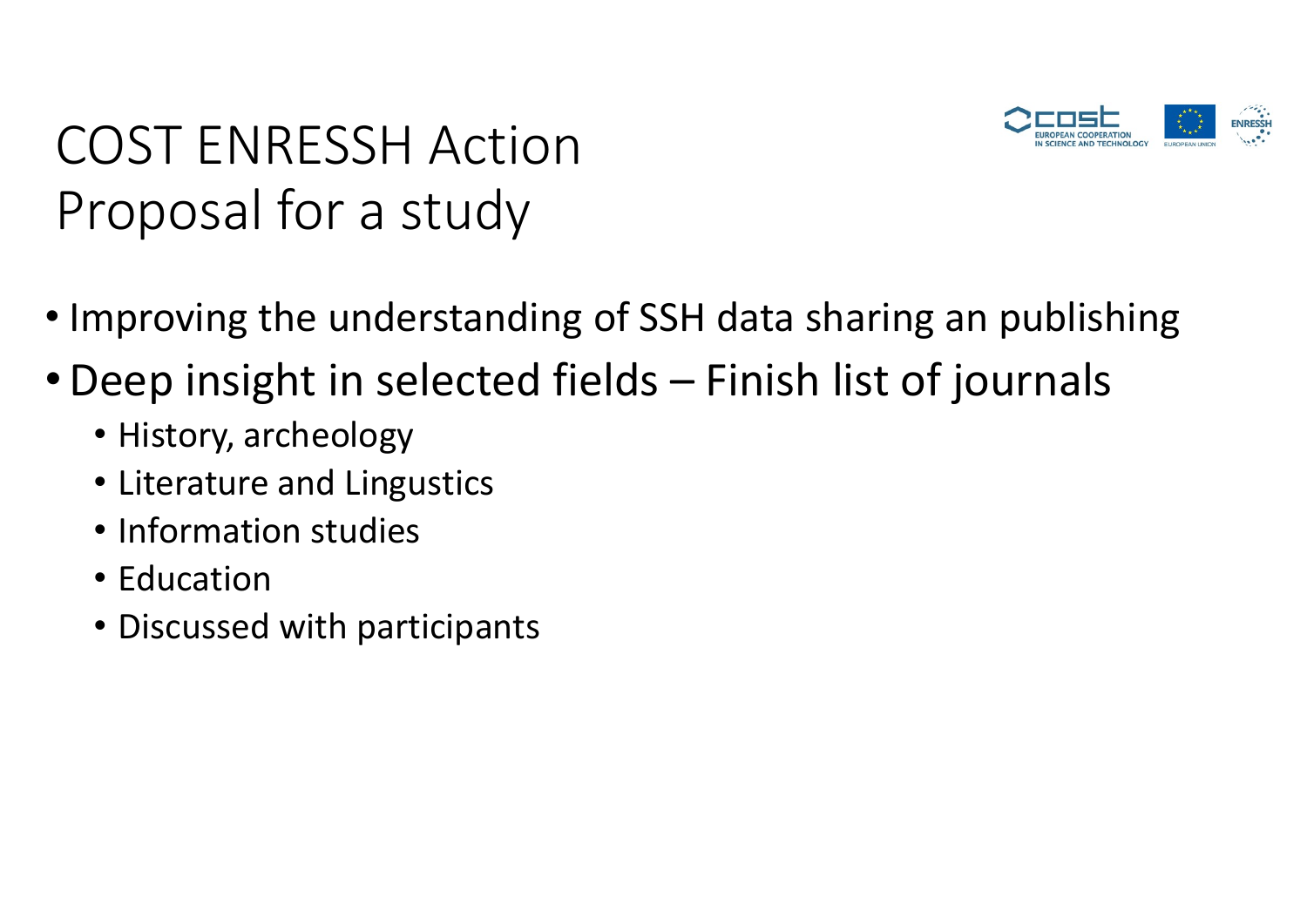

# COST ENRESSH Action COST ENRESSH Action<br>Research questions<br>How do journals in educational technology refe

- How do journals in educational technology refer to datasets publishing and sharing policy?
- Is there a link between open access policy and open data policy?
- What is the current data citation practice in EdTech journals?
	- How are data citable units described and structured and where appear in texts (are in the form of in-text citation, is there a reference to a dataset)? If / which citation standard is applied?
	- How are the datasets published and where?
	- Which data models and kind of data are applied?
- Are problems identified regarding discoverability and retrieval techniques and if so, which?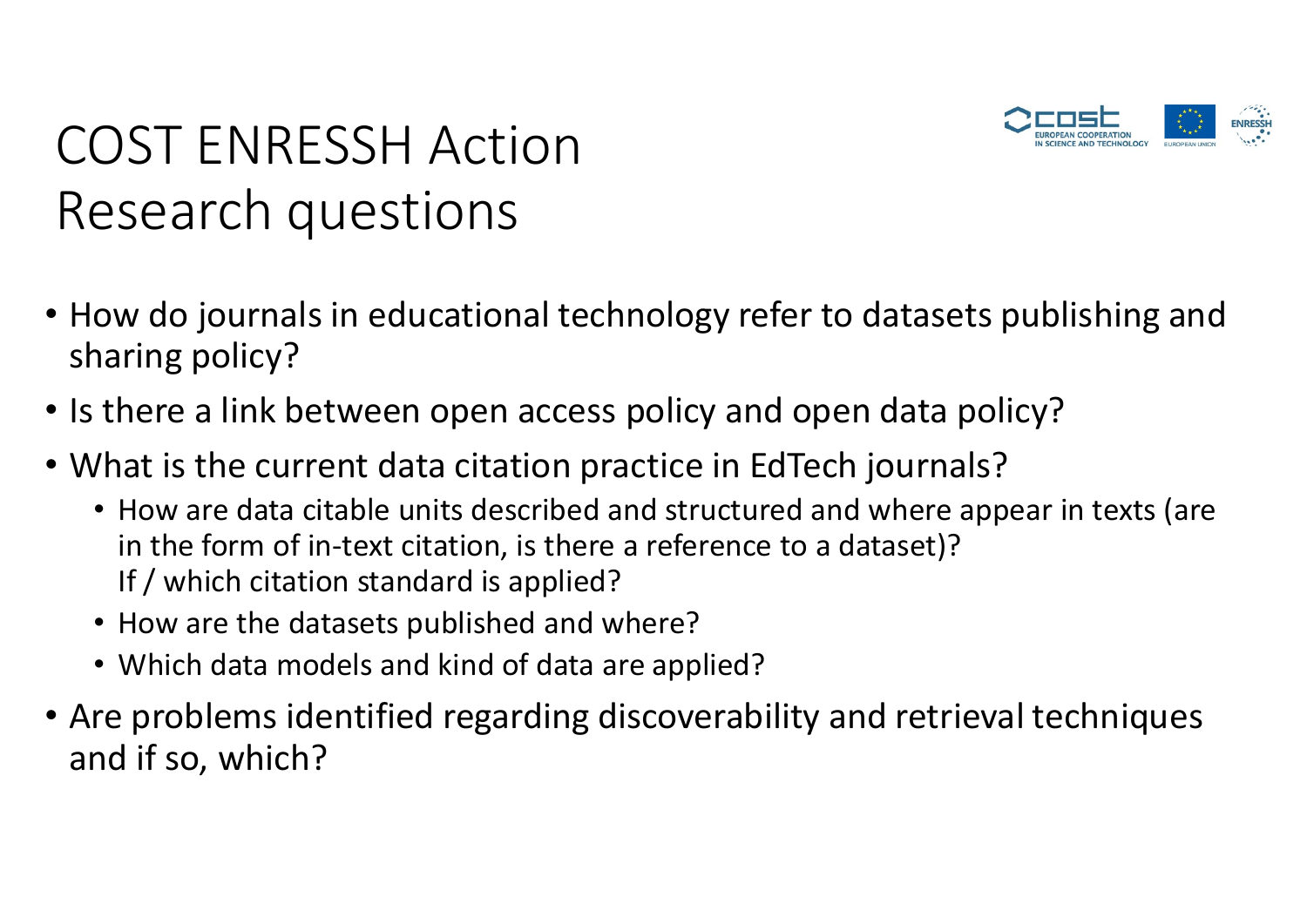

# COST ENRESSH Action COST ENRESSH Action<br>Author guidelines<br>Analyses of author guidelines

- Analyses of author guidelines
	- Coding scheme
		- Policy regarding data provision
		- Data verification policy
		- Data sharing policy
		- Data sharing policy specific to journal or publisher
		- Journal's specification of kind of data to share
		- Data sharing methods
		- Etc…